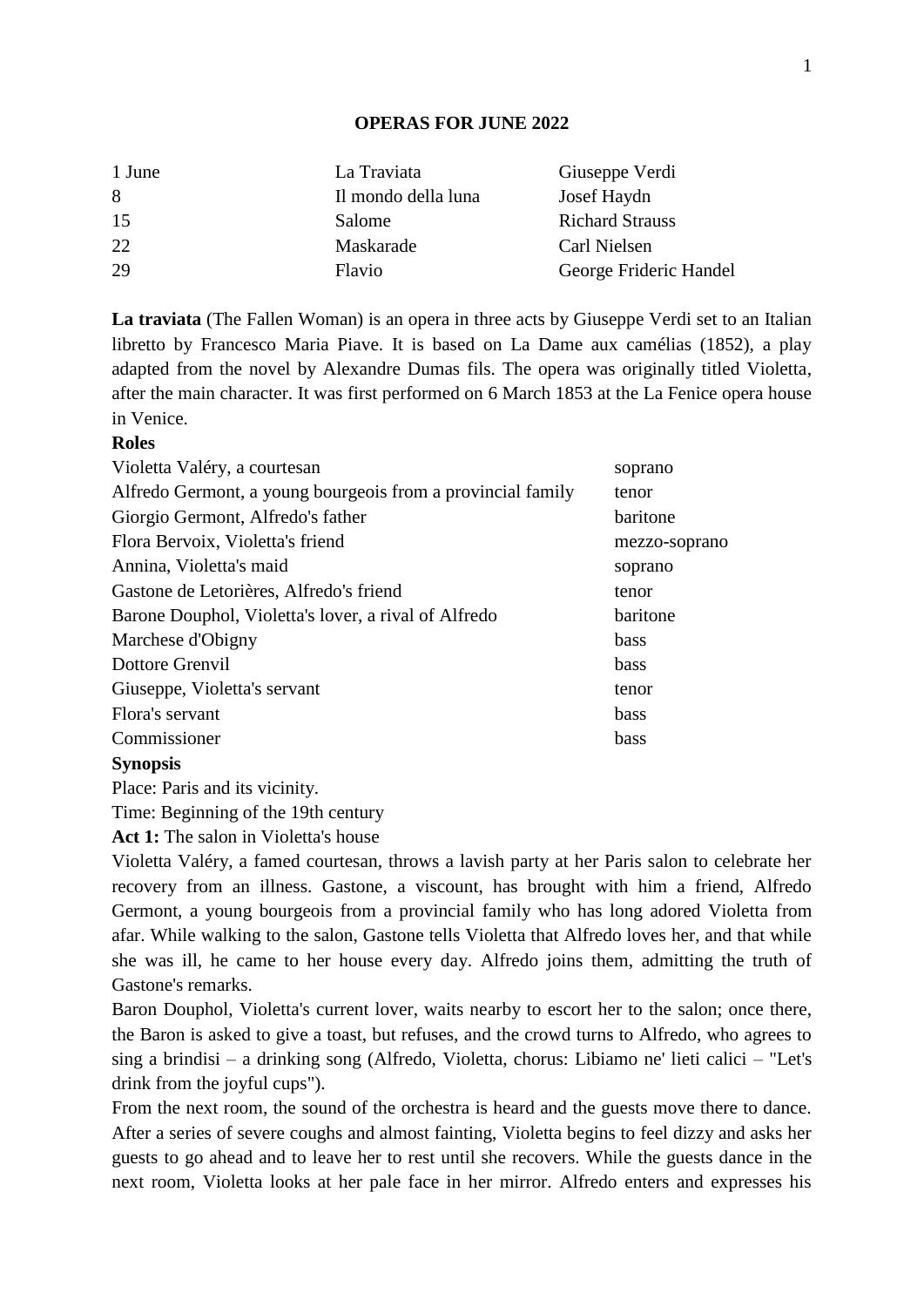concern for her fragile health, later declaring his love for her (Alfredo, Violetta: Un dì, felice, eterea – "One day, happy and ethereal"). At first, she rejects him because his love means nothing to her, but there is something about Alfredo that touches her heart. He is about to leave when she gives him a flower, telling him to return it when it has wilted, which will be the very next day.

After the guests leave, Violetta wonders if Alfredo could actually be the one in her life (Violetta: È strano! ... Ah, fors' è lui – "Ah, perhaps he is the one"). But she concludes that she needs freedom to live her life (Violetta, Alfredo: Sempre libera – "Always free"). From off stage, Alfredo's voice is heard singing about love as he walks down the street.

**Act 2 Scene 1:** Violetta's country house outside Paris

Three months later, Alfredo and Violetta are living together in a peaceful country house outside Paris. Violetta has fallen in love with Alfredo and she has completely abandoned her former life. Alfredo sings of their happy life together (Alfredo: De' miei bollenti spiriti / Il giovanile ardore – "The youthful ardour of my ebullient spirits"). Annina, the maid, arrives from Paris, and, when questioned by Alfredo, tells him that she went there to sell the horses, carriages and everything owned by Violetta to support their country lifestyle.

Alfredo is shocked to learn this and leaves for Paris immediately to settle matters himself. Violetta returns home and receives an invitation from her friend, Flora, to a party in Paris that evening. Alfredo's father, Giorgio Germont, is announced and demands that she break off her relationship with his son for the sake of his family, since he reveals that Violetta's relationship with Alfredo has threatened his daughter's engagement (Giorgio: Pura siccome un angelo, Iddio mi diè una figlia – "Pure as an angel, God gave me a daughter") because of Violetta's reputation. Meanwhile, he reluctantly becomes impressed by Violetta's nobility, something which he did not expect from a courtesan. She responds that she cannot end the relationship because she loves him so much, but Giorgio pleads with her for the sake of his family. With growing remorse, she finally agrees (Violetta, Giorgio: Dite alla giovine, sì bella e pura, – "Tell the young girl, so beautiful and pure,") and says goodbye to Giorgio. In a gesture of gratitude for her kindness and sacrifice, Giorgio kisses her forehead before leaving her weeping alone.

Violetta gives a note to Annina to send to Flora accepting the party invitation and, as she is writing a farewell letter to Alfredo, he enters. She can barely control her sadness and tears; she tells him repeatedly of her unconditional love (Violetta: Amami, Alfredo, amami quant'io t'amo – "Love me, Alfredo, love me as I love you"). Before rushing out and setting off for Paris, she hands the farewell letter to her servant to give to Alfredo.

Soon, the servant brings the letter to Alfredo and, as soon as he has read it, Giorgio returns and attempts to comfort his son, reminding him of his family in Provence (Giorgio: Di Provenza il mar, il suol chi dal cor ti cancellò? – "Who erased the sea, the land of Provence from your heart?"). Alfredo suspects that the Baron is behind his separation with Violetta, and the party invitation, which he finds on the desk, strengthens his suspicions. He decides to confront Violetta at the party. Giorgio tries to stop Alfredo, but he rushes out.

**Scene 2:** Party at Flora's house

At the party, the Marquis tells Flora that Violetta and Alfredo have separated, much to the amazement of everyone who had previously seen the happy couple. She calls for the entertainers to perform for the guests (Chorus: Noi siamo zingarelle venute da lontano – "We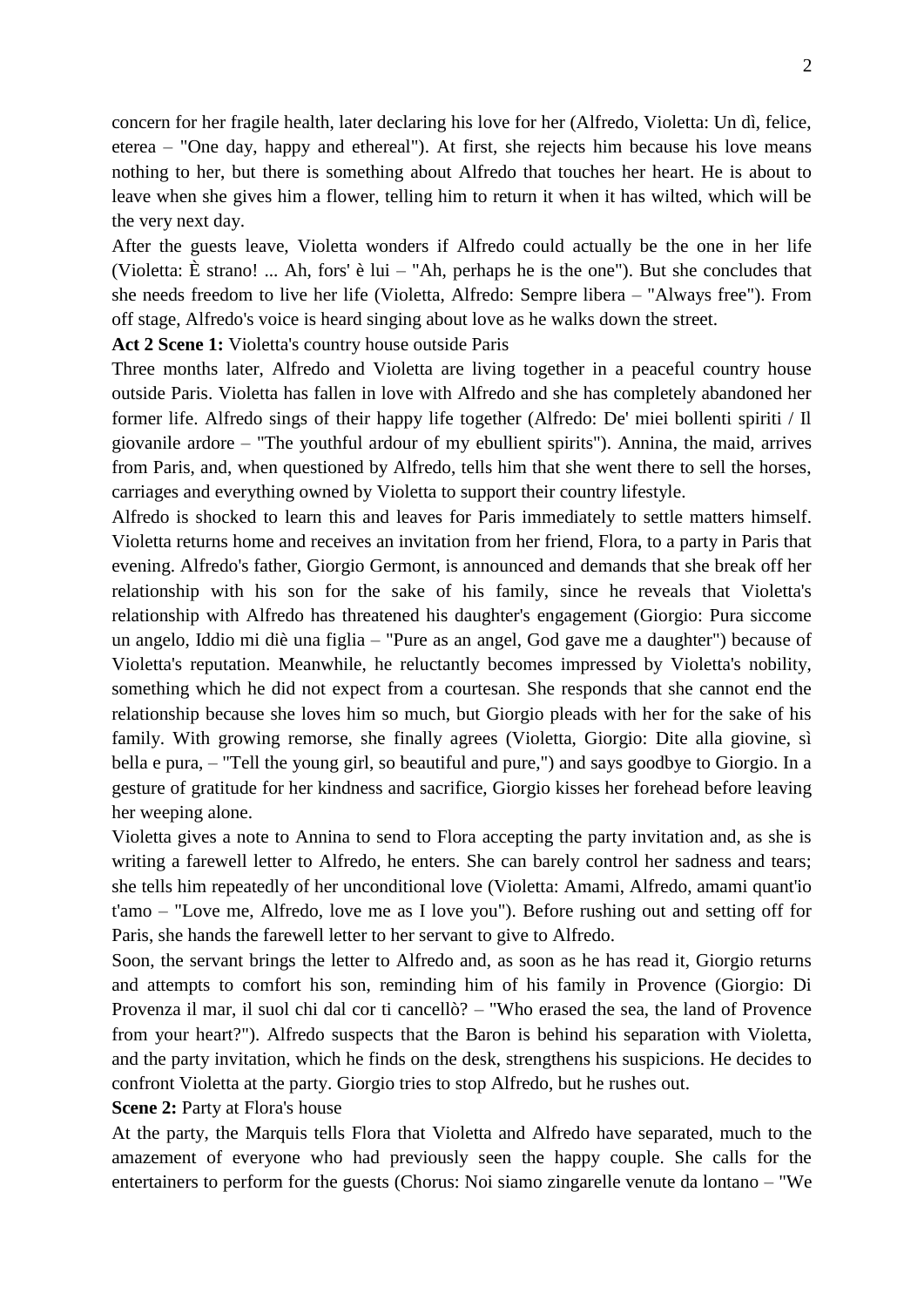are gypsy girls who have come from afar"; Di Madride noi siam mattadori – "We are matadors from Madrid"). Gastone and his friends join the matadors and sing (Gastone, chorus, dancers: È Piquillo un bel gagliardo Biscaglino mattador – "Piquillo is a bold and handsome matador from Biscay").

Violetta arrives with Baron Douphol. They see Alfredo at the gambling table. When he sees them, Alfredo loudly proclaims that he will take Violetta home with him. Feeling annoyed, the Baron goes to the gambling table and joins him in a game. As they bet, Alfredo wins some large sums until Flora announces that supper is ready. Alfredo leaves with handfuls of money.

As everyone is leaving the room, Violetta has asked Alfredo to see her. Fearing that the Baron's anger will lead him to challenge Alfredo to a duel, she gently asks Alfredo to leave. Alfredo misunderstands her apprehension and demands that she admit that she loves the Baron. In grief, she makes that admission and, furiously, Alfredo calls the guests to witness what he has to say (Questa donna conoscete? – "You know this woman?"). He humiliates and denounces Violetta in front of the guests and then throws his winnings at her feet in payment for her services. She faints onto the floor. The guests reprimand Alfredo: Di donne ignobile insultatore, di qua allontanati, ne desti orror! ("Ignoble insulter of women, go away from here, you fill us with horror!").

In search of his son, Giorgio enters the hall and, knowing the real significance of the scene, denounces his son's behavior (Giorgio, Alfredo, Violetta, chorus: Di sprezzo degno sè stesso rende chi pur nell'ira la donna offende. – "A man, who even in anger, offends a woman renders himself deserving of contempt.").

Flora and the ladies attempt to persuade Violetta to leave the dining room, but Violetta turns to Alfredo: Alfredo, Alfredo, di questo core non puoi comprendere tutto l'amore... – "Alfredo, Alfredo, you can't understand all the love in this heart...".

#### **Act 3:** Violetta's bedroom

Dr. Grenvil tells Annina that Violetta will not live long since her tuberculosis has worsened. Alone in her room, Violetta reads a letter from Alfredo's father telling her that the Baron was only wounded in his duel with Alfredo. He has informed Alfredo of the sacrifice she has made for him and his sister; and that he is sending his son to see her as quickly as possible to ask for her forgiveness. But Violetta senses it is too late (Violetta: Addio, del passato bei sogni ridenti – "Farewell, lovely, happy dreams of the past").

Annina rushes in the room to tell Violetta of Alfredo's arrival. The lovers are reunited and Alfredo suggests that they leave Paris (Alfredo, Violetta: Parigi, o cara, noi lasceremo – "We will leave Paris, O beloved").

But it is too late: she knows her time is up (Alfredo, Violetta: Gran Dio!...morir sì giovane – "Great God!...to die so young"). Alfredo's father enters with the doctor, regretting what he has done. After singing a duet with Alfredo, Violetta suddenly revives, exclaiming that the pain and discomfort have left her. A moment later, she dies in Alfredo's arms.

Further information about the origin of the opera and its various real-life characters may be found here and by following the various links. [https://en.wikipedia.org/wiki/La\\_traviata](https://en.wikipedia.org/wiki/La_traviata)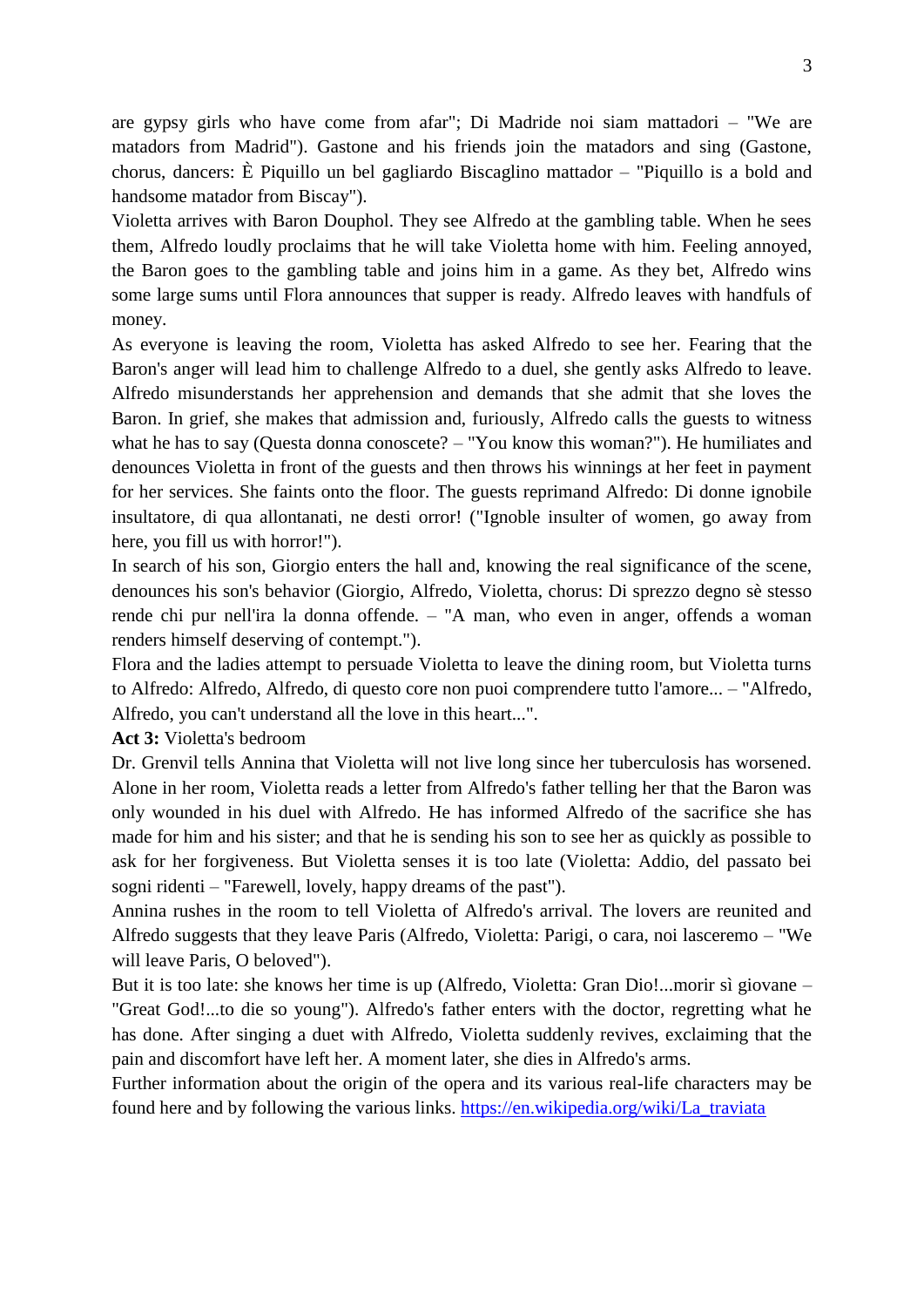**Il mondo della luna** (The World on the Moon), Hob. XXVIII:7, is an opera buffa by Joseph Haydn with a libretto written by Carlo Goldoni in 1750, first performed at Eszterháza, Hungary, on 3 August 1777. Goldoni's libretto had previously been set by six other composers, first by the composer Baldassare Galuppi and performed in Venice in the carnival of 1750. It was then adapted for Haydn's version of the opera, which would be performed during the wedding celebrations of Count Nikolaus Esterházy, the younger son of Haydn's patron, Prince Nikolaus Esterházy, and the Countess Maria Anna Wissenwolf. It is sometimes performed as a singspiel under its German title Die Welt auf dem Monde]

# **Roles**

| Ecclitico, a would-be astrologer        | tenor              |
|-----------------------------------------|--------------------|
| Ernesto, a cavalier                     | contralto castrato |
| <b>Buonafede</b>                        | baritone           |
| Clarice, daughter of Buonafede          | soprano            |
| Flaminia, another daughter of Buonafede | soprano            |
| Lisetta, maid of Buonafede              | mezzo-soprano      |
| Cecco, servant of Ernesto               | tenor              |
| Four scholars and noblemen              |                    |

The opera is scored for two oboes, two bassoons, two horns, two trumpets, timpani, strings, and continuo.

#### **Synopsis**

Act 1: Scene 1: A terrace in the house of the bogus astronomer Ecclitico; an observatory tower with a telescope. A starlit night, with full moon

Ecclitico and his four students sing a hymn to the Moon, and Ecclitico boasts of how he can dupe the foolish – such as Buonafede, who now appears. Buonafede does not have a clue what the Moon is. Ecclitico explains to him that through his powerful telescope he will be able to see the Moon's transparent surface all the way through the houses and able to spy on ladies as they undress before going to bed. Buonafede then attempts to view the Moon through Ecclitico's telescope while Ecclitico's servants move caricatures in front of the telescope's lens. The trick works: Buonafede describes what he thinks he has seen: a very beautiful young girl caressing an old man, a husband ready to punish his wife for her infidelity, and a man who completely dominates his female lover. He rewards Ecclitico with some coins and leaves.

Alone, Ecclitico muses that it is not the old man's money he wants, but to wed his daughter Clarice. Ernesto, a nobleman who is in love with Clarice's sister Flaminia, and his servant Cecco (in love with Buonafede's servant, Lisetta) now join Ecclitico. Buonafede intends to marry the sisters off to rich suitors.

Ecclitico assures Ernesto and Cecco that with a little money all their difficulties will be solved. In a more serious aria ("Begli occhi vezzosi"), Ernesto sings of Flaminia's eyes and awaits impatiently the moment in which the two of them will spend their lives together. Cecco, for his part, is convinced that everyone's playing games and insistently points out the comic side of life.

# **Scene 2:** room in Buonafede's house

The sisters Clarice and Flaminia dream of escaping their tyrannical father. In a long aria, Flaminia recognises that even if reason is to dominate the soul, when love intervenes it takes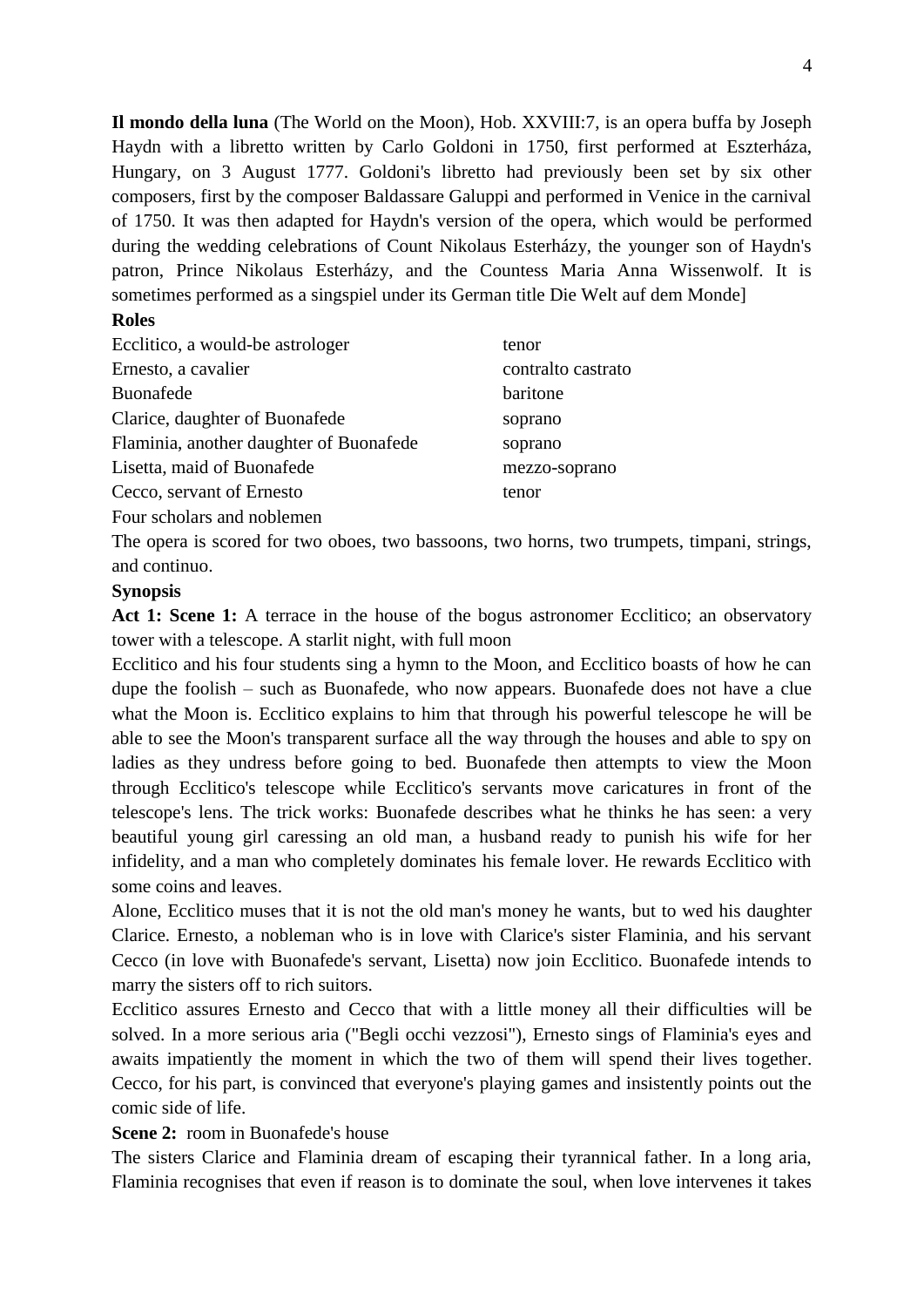control of everything. Buonafede mocks Clarice's stubbornness but she answers back, threatening him that she will find a husband for herself if he is not capable of providing one for her. The two sisters are clearly differentiated: Clarice is down to earth and her arias are full of determined pragmatism. Buonafede invites Lisetta (his daughters' maid) to share the wonders he has seen through the telescope, in an attempt to win her over. Interested in his money, she reassures him of her love for him, her fidelity and her virtues, none of which is true. Ecclitico arrives and tells Buonafede that the Emperor of the Moon has invited him to his court. By drinking an elixir he will be transported to the Moon. Buonafede is tempted to travel with him and, therefore, asks for some of the liquor. Ecclitico agrees and, pretending to drink half of it, gives the rest to Buonafede who drinks it, falls asleep, and dreams of flying to the Moon. Clarice and Lisetta believe at first that he is dead, then console themselves with the inheritance they will be getting.

**Act 2:** Ecclitico's garden, decorated so as to convince Buonafede that he is on the Moon Ecclitico and Ernesto discuss the progress of their plot, and when Buonafede awakens he is convinced he is on the Moon. He is entertained by a ballet and clothed in elegant gowns. Ecclitico tells him that he will be joined by his daughters and servant. According to lunar custom the women will be meek. Cecco appears disguised as the Emperor of the Moon, with Ernesto as the star Hesperus. Buonafede, delighted with life on the Moon, is entertained by another ballet. When Lisetta enters, Buonafede tries to court her, but Cecco asks her to become Empress of the Moon. Lisetta, not fully aware of the plot, is at first puzzled. The two daughters arrive and pay homage to the Emperor in a nonsense ceremony. Flaminia goes off with Ernesto and Clarice with Ecclitico, while Cecco prepares to crown Lisetta as Empress. In the confusion of the masquerade, Buonafede is tricked into consenting to the three marriages, only realising that he has been duped when it is too late.

#### Act 3: Scene 1: A room in Ecclitico's house

The conspirators, back in normal dress, have locked Buonafede in his own house – the price of his freedom will be forgiveness for his daughters and their dowries. At last he yields.

**Scene 2:** A starlit night with a full moon

Clarice and Ecclitico sing of their love. Buonafede repents of his previous strictness and there is general rejoicing and celebration.

#### **Salome:** Richard Strauss

Based on a play by Oscar Wilde written in French and translated into German by Hedwig Lachmann.

Time: A.D. Place: 30Judea.

The opera is in one Act of four scenes.

From the moonlit terrace of King Herod's palace, Narraboth, captain of the guard, gazes rapturously inside at the Princess Salome, who is feasting with her stepfather and his court. The voice of the prophet Jochanaan echoes from a deep cistern, where he is imprisoned by the king, who fears him. Salome, bored with Herod's lechery and his coarse guests, rushes out for fresh air and becomes curious when she hears Jochanaan curse Herodias, her mother. When the soldiers refuse to bring Jochanaan to her, Salome turns her wiles on Narraboth, who orders that Jochanaan be summoned. Salome is fascinated by the prophet's deathly pallor and pours out her uncontrollable desire to touch him. The prophet rejects her, speaking of the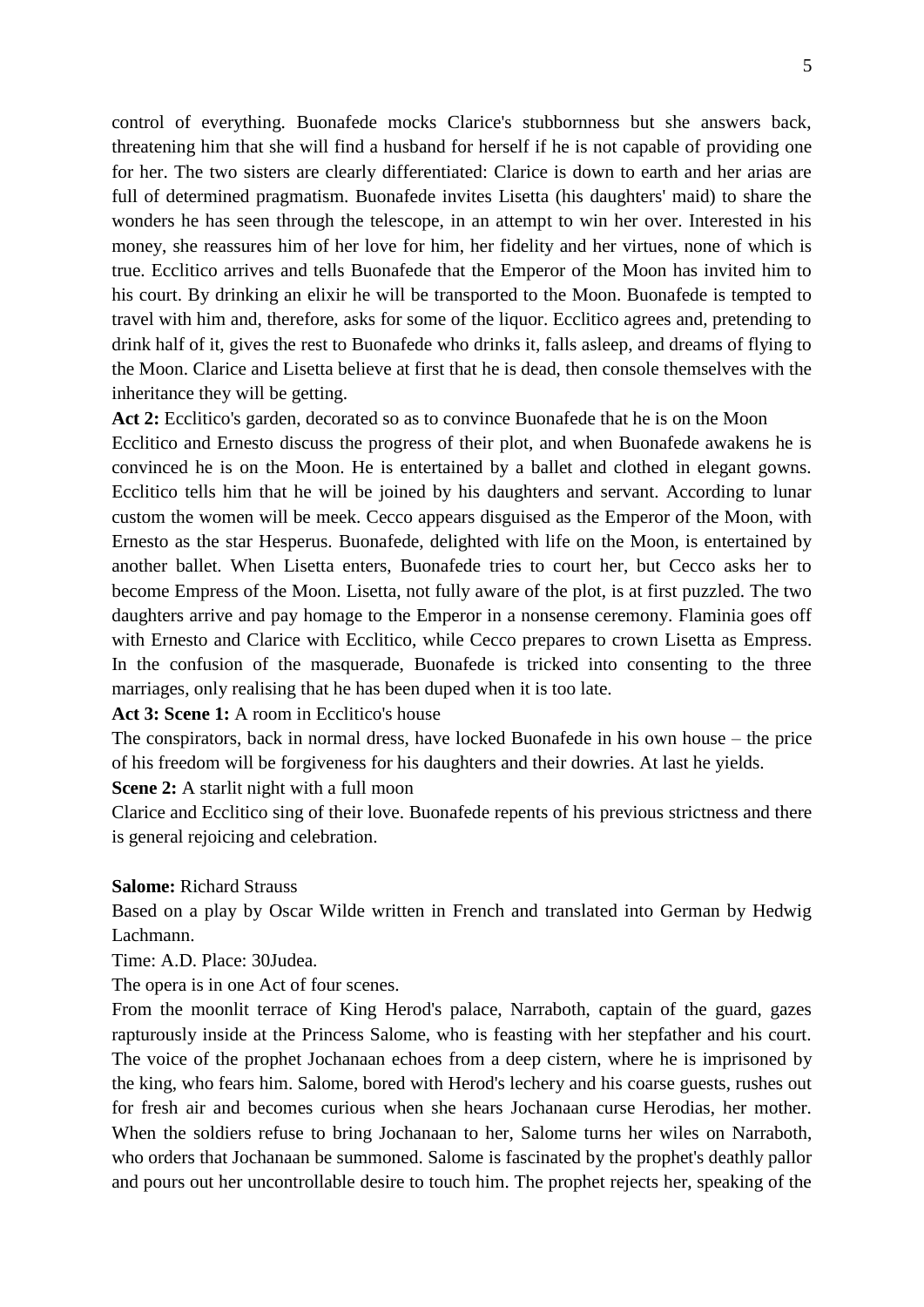Son of God who will come to save mankind. When Salome continues to beg for Jochanaan's kiss, Narraboth stabs himself in horror, and the prophet descends into the cistern, urging her to seek salvation in the Messiah. The girl collapses in frustration and longing.

Herod appears, followed by his court. When he slips in Narraboth's blood, he becomes unnerved and begins to experience hallucinations, which Herodias scorns. Herod's thoughts turn to Salome, who spurns his attentions. Renewed abuse from Jochanaan's subterranean voice harasses Herodias, who demands that Herod turn the prophet over to the Jews. Herod's refusal incurs an argument among several Jews concerning the nature of God, and a narrative of Christ's miracles by two Nazarenes.

Herod begs Salome to divert him by dancing and offers her anything she might wish in return. Salome makes him swear he will live up to his promise, then dances, slowly shedding seven veils and finishing her performance at his feet. Salome demands the head of Jochanaan on a silver platter, ignoring Herod's desperate alternatives - jewels, rare birds, a sacred veil. The terrified king finally gives in. After a tense pause, the arm of the executioner rises from the cistern, offering the head to Salome. As clouds obscure the moon, Salome seizes her reward passionately, addressing Jochanaan as if he lived and triumphantly kissing his lips. Overcome with revulsion, Herod orders the soldiers to kill Salome.

#### **Maskarade:** Carl Nielsen

Maskarade (Masquerade) is an opera in three acts by Carl Nielsen to a Danish libretto by Vilhelm Andersen, based on the comedy by Ludvig Holberg. It was first performed on 11 November 1906 at Det Kongelige Teater, Copenhagen. Maskarade has enjoyed enduring popularity in Denmark where it is considered to be the country's national opera.

## **Background and performance history**

Nielsen first considered writing an opera based on Holberg's play Maskarade around the turn of the 20th century. He contacted Vilhelm Andersen (1864–1953) whom he knew from his student days, hoping to persuade him to write a libretto. Andersen initially refused but finally agreed, allowing Nielsen to start composing in May 1904. The Royal Theatre scheduled the opera even before it was finished. In fact, Nielsen only completed the overture on 3 November, a week before the opera's premiere.

The world premiere of Maskarade took place at Det Kongelige Teater in Copenhagen on 11 November 1906. It was a resounding success from the start with an exceptional run of 25 performances over its first four months. Reviews in the press were however mixed, the consensus being that the first act was the best, the second was rather weak and the third lacked theatrical clarity although the music was brilliant. Announcement of plans to turn Holberg's classical comedy into an opera buffa met with dismay in Danish literary circles, but the opera was immediately popular, more so than the play itself. Now considered to be Denmark's national opera, it has enjoyed lasting success in the country, attributable to its many strophic songs, its dances and its underlying "old Copenhagen" atmosphere. In 2006, Denmark's Ministry of Culture named it one of Denmark's twelve greatest musical works.

The opera did not premiere in the United States until 1972 when it was performed by St. Paul Opera in Minnesota, conducted by Igor Buketoff. The first reported New York performance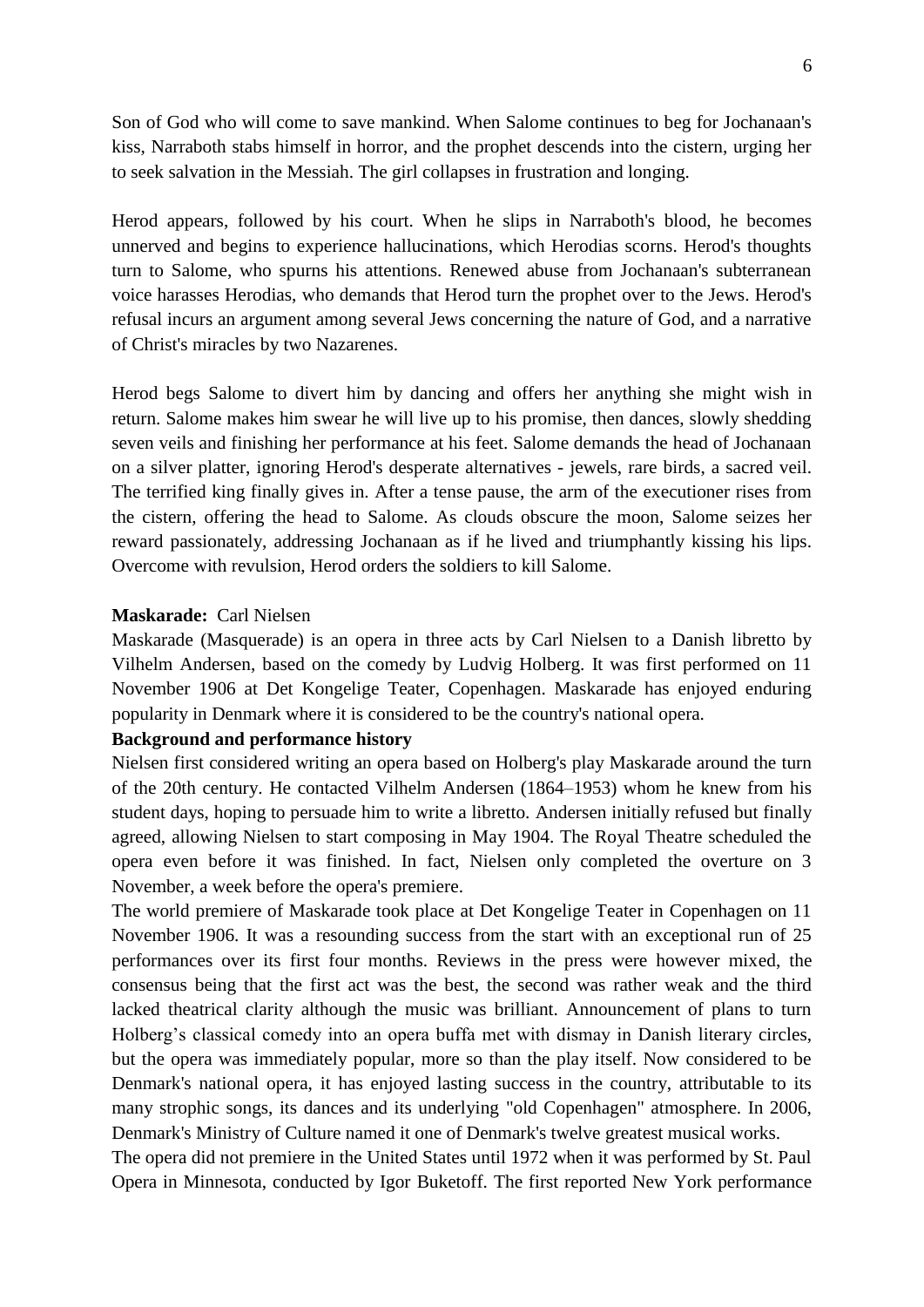was by the Bronx Opera Company in 1983. It was performed in the US again in 2014, when it had its Chicago premiere on 18 January at the Vittum Theater performed by the Vox3 Collective. Maskarade received a major international revival in 2005 in a new production by David Pountney which was performed at the Bregenz Festival in August of that year and travelled to the Royal Opera House the following month for its first performance by the company. The opera had been previously performed in the UK at London's Morley College in 1983 and in Leeds by Opera North in 1990.

Despite its popularity in his home country, Nielsen was not entirely satisfied with the work, citing structural weakness in the final two acts; but he never got around to revising the work. The overture and the ballet from the third act ("Dance of the Cockerels") are performed frequently, as noted by the Carl Nielsen Society, which states that the overture is one of Nielsen's most widely performed works at concerts in Europe and North America.

#### **Roles**

| Jeronimus, a citizen of Copenhagen | bass baritone            |
|------------------------------------|--------------------------|
| Magdelone, his wife                | alto or mezzo soprano    |
| Leander, their son                 | tenor                    |
| Henrik, Leander's valet            | bass baritone            |
| Arv, Jeronimus' servant            | tenor                    |
| Leonard, a citizen of Slagelse     | tenor or baritone        |
| Leonora, his daughter              | soprano                  |
| Pernille, Leonora's maid           | soprano or mezzo-soprano |
| Mask Vendor                        | baritone                 |
| Doorman at the Playhouse           | <b>bass</b>              |
| A Tutor                            | bass                     |
| Night Watchman                     | bass                     |
| Master of the Masquerade           | bass                     |
| Carl Nielsen<br>Maskarade          |                          |

# **Synopsis**

The action takes place in Copenhagen in the spring of 1723.

**Act One:** Five o'clock in the afternoon. Leander and his servant Henrik slowly awake after attending the masquerade at the playhouse the night before. Henrik is delighted to hear that Leander intends to go again that evening, but is concerned to hear the reason: that Leander has fallen in love with a girl he met there. Henrik reminds him that Jeronimus, his father, has arranged for him to marry Herr Leonard's daughter (whom he has never seen) and warns him that he risks a legal action for breach of promise. Magdelone, Leander's mother appears, and confesses that she too would like to go to the masquerade. She demonstrates to the young men that her dancing days are by no means over. This exhibition is interrupted by Jeronimus, who angrily forbids anyone to attend the masquerade. When he hears that Leander has not yet paid a formal visit to Leonard to propose marriage to his daughter he dismisses Leander and Henrik, then launches into a furious condemnation of the masquerades and the general decline in public morality which they represent. Henrik announces the arrival of Herr Leonard. In a state of great embarrassment, Leonard confesses that his daughter is unwilling to marry Leander, having fallen in love with some young man she met at the masquerade. The two fathers realise that their problems are identical and commiserate with one another.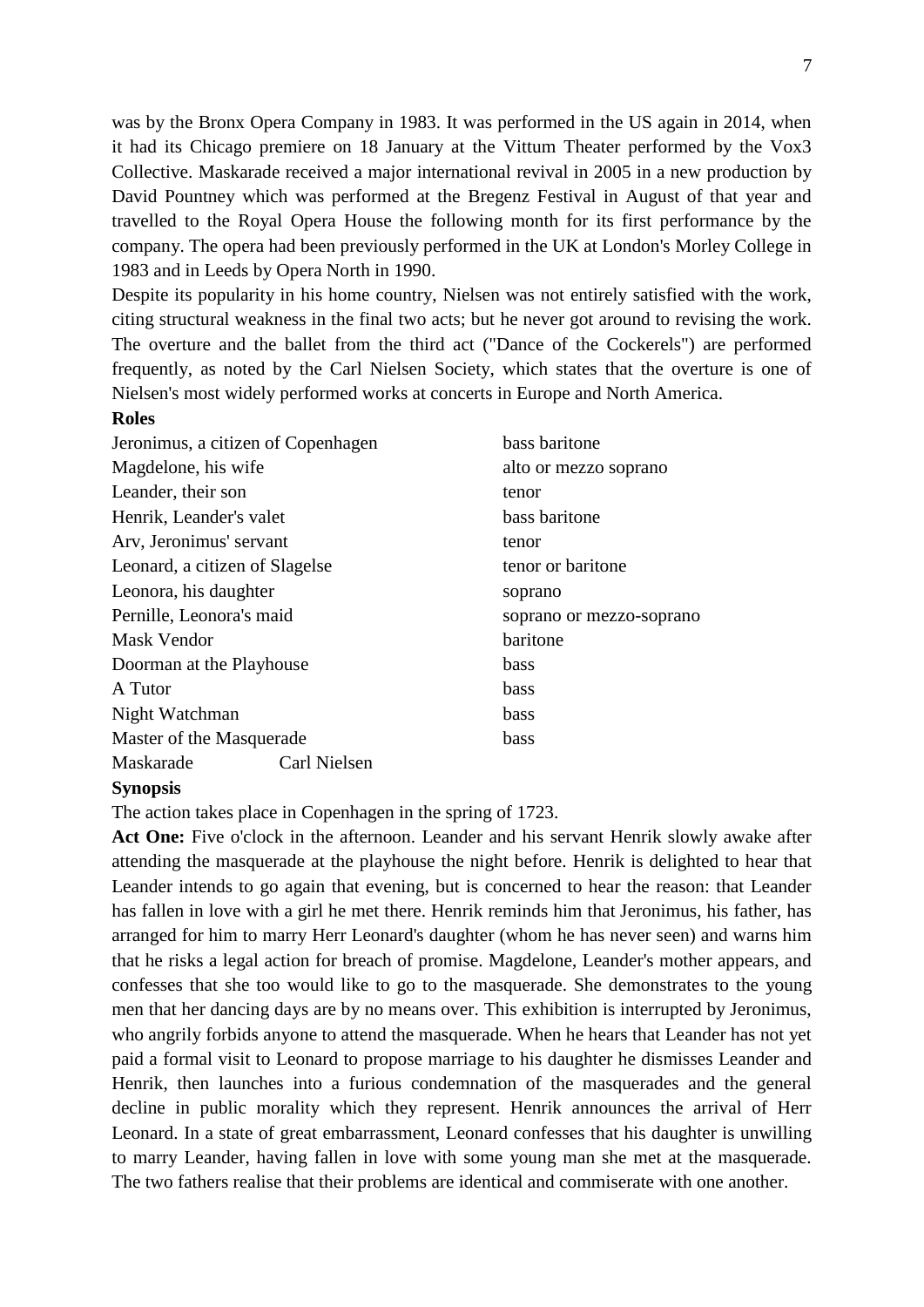Jeronimus orders his servant Arv to keep watch that night to prevent anyone leaving the house and calls Leander and Henrik back into the room. When challenged, Henrik provides a spirited defence of the masquerades: in a country with a dismal climate they offer a chance of pleasure where rich and poor can mingle in a state of equality. Jeronimus is not impressed. He dictates to Leander and Henrik the apology they must offer to Leonard: furthermore, he demands that Leander shall marry Leonard's daughter on the following day at three o'clock. Leander protests that he will never do so. He and Henrik insist on their right to amuse themselves; Jeronimus, echoed by Arv, equally insists that they shall not; Leonard appears to agree with Jeronimus but secretly wishes that he too could attend the masquerade.

**Act Two:** The evening of the same day, in the street between Jeronimus' house and the playhouse. A nightwatchman passes, calling out eight o'clock. Arv, according to Jeronimus' instructions, is standing guard. He at first tries to protect himself against evil spirits by singing a hymn, then falls to remembering the various pleasures of the kitchen. Henrik springs out at him, disguised as a ghost and demands that he confess his sins. In his superstitious terror, Arv lists his various thefts from the kitchen, ending with that of the kitchenmaid's virginity. This delights Henrik, who promises not to tell anyone if Arv will let him and Leander out of the house without telling Jeronimus. Groups of students, soldiers and young girls appear on their way to the playhouse, teasing Arv as they pass by. Leonard furtively comes into the street, but on meeting Arv, tells him that he is on his way home. Henrik and Leander now emerge from the house. Leander compares the dark, old house of his father with the brightness and joy to be found in the playhouse. Into the street there now comes a sedan chair with two masked ladies. One is the girl that Leander met the previous evening, the other is her maid. The two young lovers renew their protestations of love, while the maid instructs Henrik on the respect with which she expects him to treat her. All four go into the playhouse. There is a commotion in the old house: Jeronimus has discovered that Leander and Henrik have gone. He attempts to get into the playhouse, but is turned away at the door: only people wearing masks are allowed to enter. He drags Arv with him into a nearby mask-vendor's shop. While they are engaged there, Magdelone, masked, creeps into the street, where she encounters Leonard, also masked. Unaware of one another's identity, they enter the playhouse together. Jeronimus and Arv emerge, transformed, from the maskvendor's shop: Jeronimus is dressed as Bacchus, Arv as Cupid. Jeronimus, denouncing the masquerade and all its evils, storms into the playhouse with the timid Arv in tow. As the watchman calls out nine o'clock, music is heard coming from the playhouse.

**Act Three:** The great hall of the brilliantly lit playhouse, where the masquerade is in full swing. After a stirring opening chorus, the Master of the Masquerade announces the Cotillion, during which girls call out flirtatiously to a group of students who are with their tutor. A boy passes selling oranges and roses. Henrik is accosted by three of the girls he flirted with the previous evening; they reproach him for his fickleness. Leander, dressed as a shepherd, and his beloved, dressed as the goddess of flowers, finally exchange names: she is called Leonora, and they vow that their names will be linked together for ever. Henrik and the maid Pernille also declare their love, though in a less elevated style. Leonard and Magdelone pass by: he flirts gallantly with her, though she is terrified of being recognised. They are approached by Jeronimus, who at first thinks the masked couple might be Leander and his girl; but he apologises when he realises his mistake, although still failing to recognise who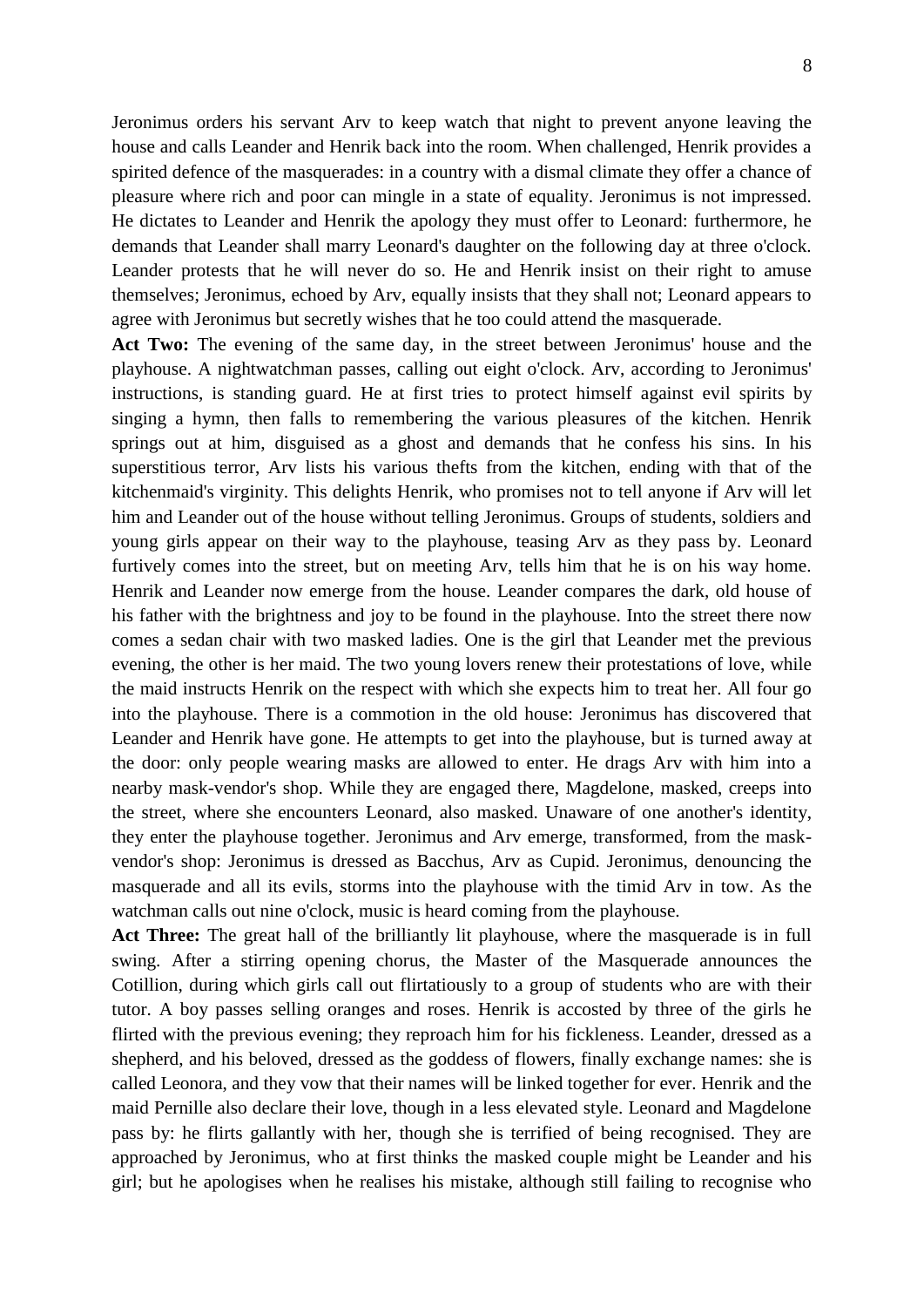they really are. A threatened quarrel between some students and army officers is interrupted when the Master of the Masquerade announces a big formal dance: the Dance of the Cockerels. As it finishes, Henrik tells Leander that the grotesque figure dressed as Bacchus is his father Jeronimus. He explains Leander's predicament to the Tutor, who agrees to distract Jeronimus by making him drunk. Arv has recognised Henrik, but promises silence when Henrik threatens to reveal his depredations in the kitchen. There follows a divertissement, in which the Dancing-Master and the Ballerina mime the loves of Mars and Venus, after which the Tutor and the students sing a song in praise of Bacchus. During a further dance, Jeronimus, by now rather drunk, makes clumsy advances to the Ballerina, but is warned off by the jealous Dancing-Master. Proceedings are halted by the appearance of the Master of the Masquerade in the guise of Corporal Mors, a grim reminder of the transience of all earthly pleasure. It is time for a general unmasking. A sense of melancholy falls over the gathering as one by one the masqueraders remove their disguises. First are Magdelone and Leonard; then Leander and Leonora; then in turn Henrik, Pernille, Arv and Jeronimus. Jeronimus is enraged when he discovers his son with Leonora, but even more surprised to discover his wife with Leonard. The awkward situation is soon resolved, however: Leonora turns out to be none other than Leonard's daughter, the very girl Jeronimus wishes his son Leander to marry!

**Flavio, re de' Longobardi** ("Flavio, King of the Lombards", HWV 16) is an opera seria in three acts by George Frideric Handel. The Italian-language libretto was by Nicola Francesco Haym, after Matteo Noris's Flavio Cuniberto. It was Handel's fourth full-length opera for the Royal Academy of Music. Handel had originally entitled the opera after the character of Emilia in the opera.

Flavio is unusually concise for an opera by Handel of this period. It is also notable as a skilful blend of tragedy and comedy, both in the text and the music, and for being one of Handel's few operas to feature leading roles for all major voice categories of his day – soprano, contralto, castrato, tenor and bass.

#### **Performance history**

Handel completed the score only seven days before the premiere, at the King's Theatre in the Haymarket on 14 May 1723. There were eight performances in the premiere run. The work was revived on 18 April 1732, under the direction of the composer, for four performances.

There were no further revivals until it was rediscovered and performed in Göttingen on 2 July 1967. The first UK performance since Handel's time was on 26 August 1969 at the Unicorn Theatre in Abingdon-on-Thames, England. As with all Baroque opera seria, Flavio went unperformed for many years, but with the revival of interest in Baroque music and historically informed musical performance since the 1960s, Flavio, like all Handel operas, receives performances at festivals and opera houses today. Among other productions, Flavio was performed at the New York City Opera in 2007 and by English Touring Opera in 2009.

# **Roles**

| Flavio  | alto castrato |
|---------|---------------|
| Guido   | alto castrato |
| Emilia  | soprano       |
| Vitige  | soprano       |
| Teodata | contralto     |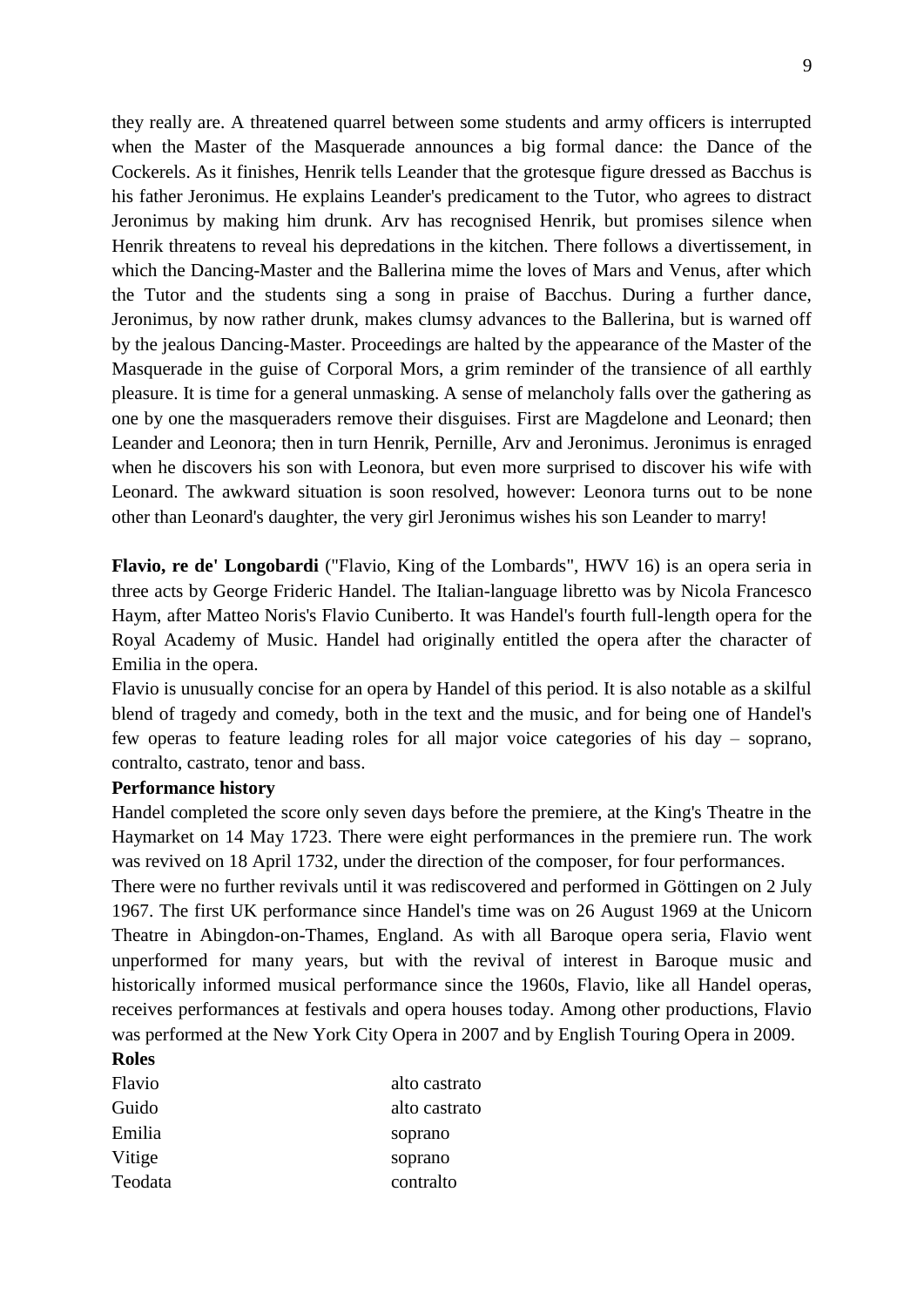| ٠                        |
|--------------------------|
| ۰.<br>۰.<br>×<br>×<br>۰. |

# Lotario bass Ugone tenor

# **Synopsis**

Flavio, King of Lombardy, is also King of Britain. He has two trusted, elderly counsellors, Lotario and Ugone. Lotario's daughter Emilia is engaged to Ugone's son, Guido. Ugone has another daughter, Teodata, who is young and famous for her great beauty. Teodata has a secret boyfriend, Vitige, courtier of the King.

**Act 1:** Vitige slips away from his sweetheart Teodata's bedroom as dawn breaks. The two take a tender farewell of each other.

Guido and Emilia are married in a ceremony with their immediate families present. The newly married couple sing of their happiness and look forward to the wedding party that evening.

Ugone presents his daughter Teodata to the King. Flavio is greatly struck by her beauty and suggests she become lady-in-waiting to the Queen (who does not appear in the opera). King Flavio receives word that his governor in Britain has become incapacitated through illness and needs to be replaced. The King offers the position to his counsellor Lotario, but changes his mind and offers the job to Ugone instead, thinking that with her father out of the way, he will more easily be able to seduce his lovely daughter Teodata. Lotario is furious that the King has backtracked on the prime position he was offered.

Flavio praises the beauty of Teodata to his courtier Vitige, whom the King does not realise is Teodata's secret lover. Vitige tries to play down her attraction, telling the King that he doesn't think she is at all pleasing to look at. This produces no effect on the King's ardour, however.

Ugone tells his son Guido that he has been gravely insulted by Lotario, who has slapped him across the face. His honour demands that he fight a duel, but he is too old now, and demands that his son do so in his stead. Guido has to agree that his duty demands that he kill the father of his new bride. When Emilia meets up with Guido, he is too ashamed to look her in the eye. She does not understand what is wrong, but declares she will always love him, no matter what.

**Act 2:** Flavio has ordered the lovely Teodata to come to him and is working on seducing her when her father bursts into the room, protesting about the loss of his honour. The King leaves Ugone with his daughter, who believes, mistakenly, that he must have discovered her clandestine relationship with Vitige and confesses all. This only makes Ugone bewail the loss of his family honour even more.

Lotario tells his daughter Emilia that her marriage to Guido is null and void and demands that she abandon him. She tells Guido what her father is asking her to do, but says she will never cease to love Guido. Guido is torn by his love for her and his duty to avenge the insult to his father.

The King orders his courtier Vitige to go to Teodata, tell her that the King loves her, and bring her to him. Vitige and Teodata decide the best strategy in this difficult situation will be for her not to reject the King but to play along with him.

Guido challenges Lotario to a duel. The older man scornfully accepts, feeling that his greater experience will allow an easy victory, but is mortally wounded. The horrified Emilia finds her dying father in a pool of his own blood. He tells her Guido was responsible, and expires. Emilia vows to be revenged.